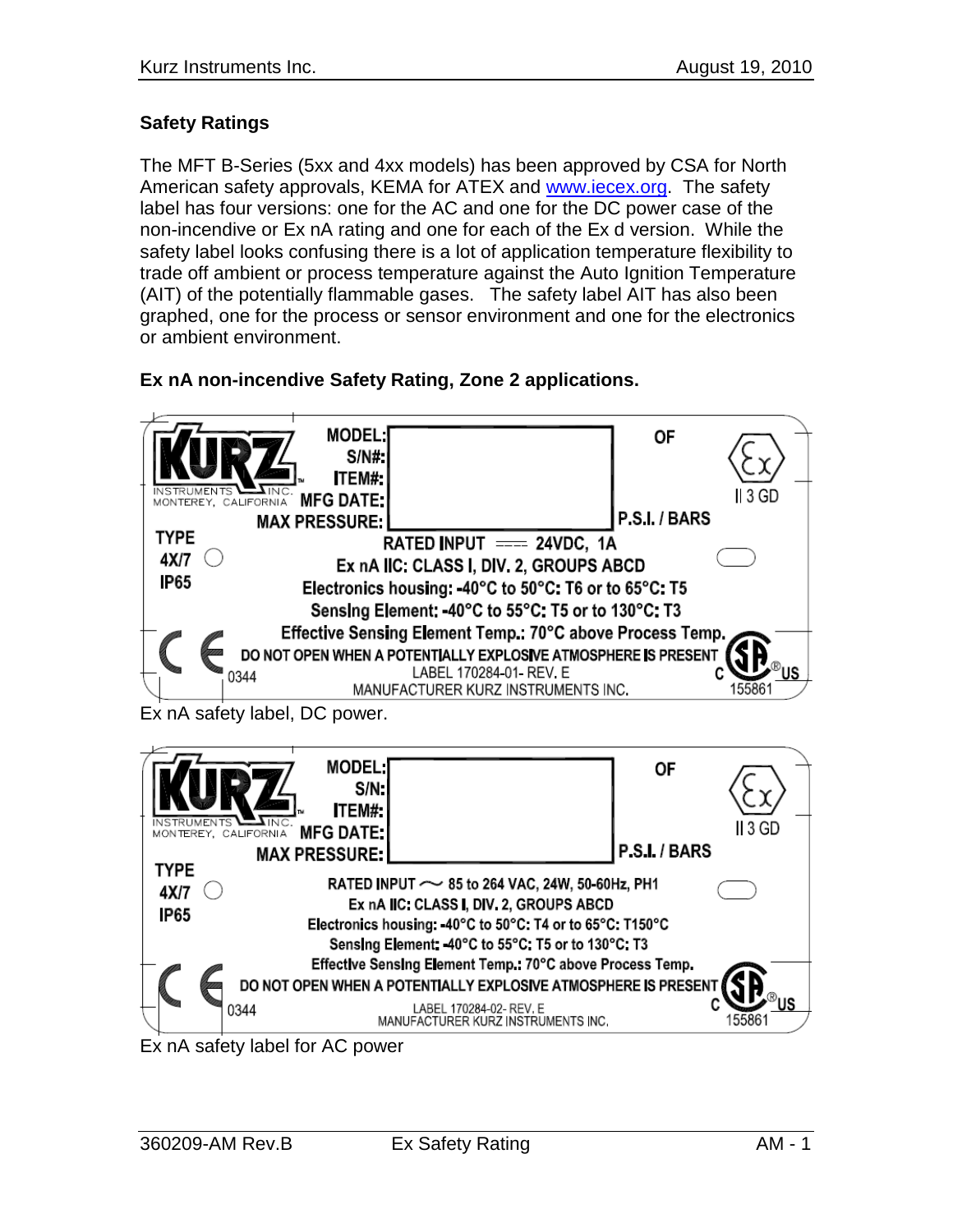

Ex n application, sensor AIT vs. **process temperature**.



Ex n application, electronics enclosure AIT vs. **ambient temperature**.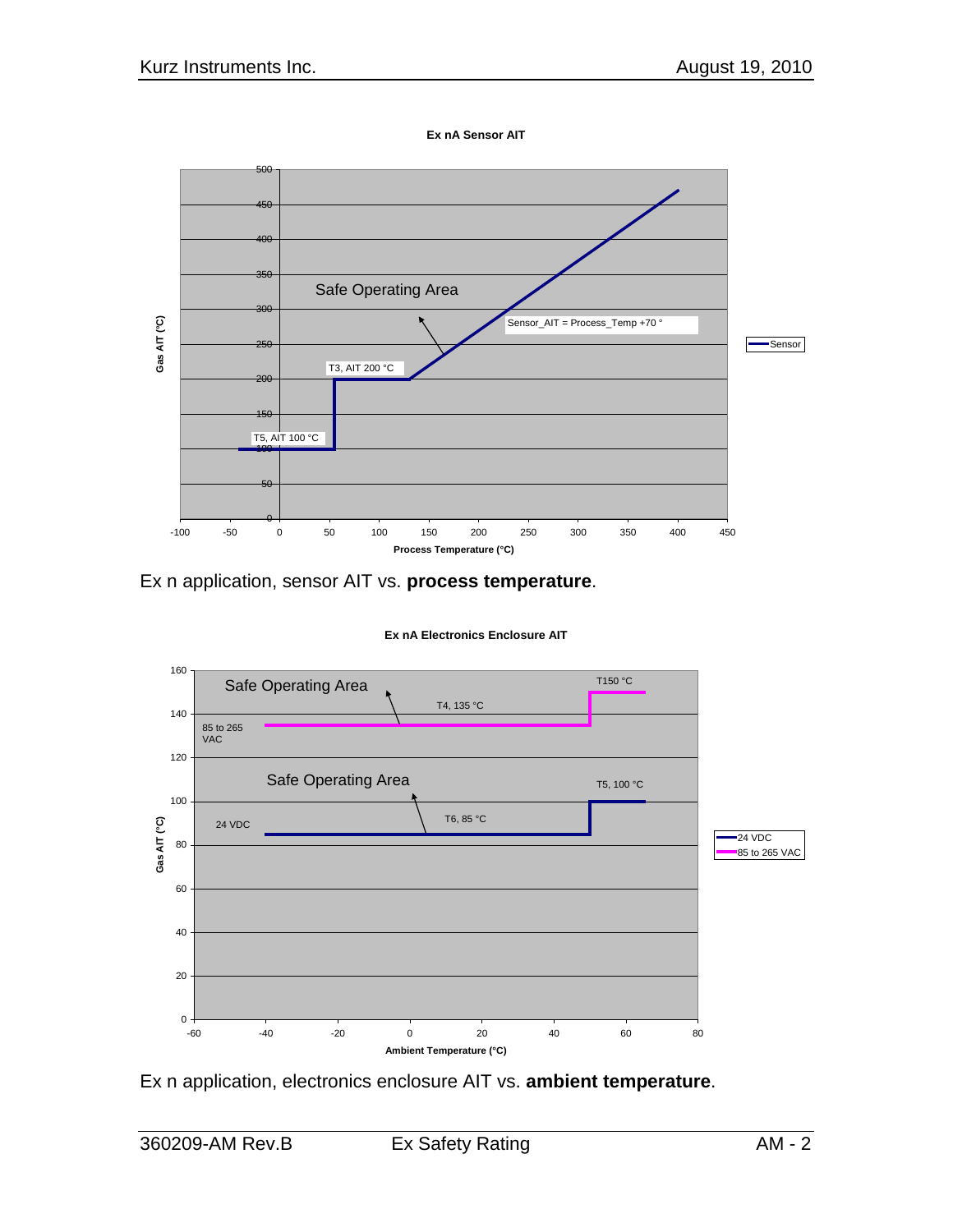## **Ex d Flameproof safety rating, Zone 1 Applications.**



AC power safety label for Ex d.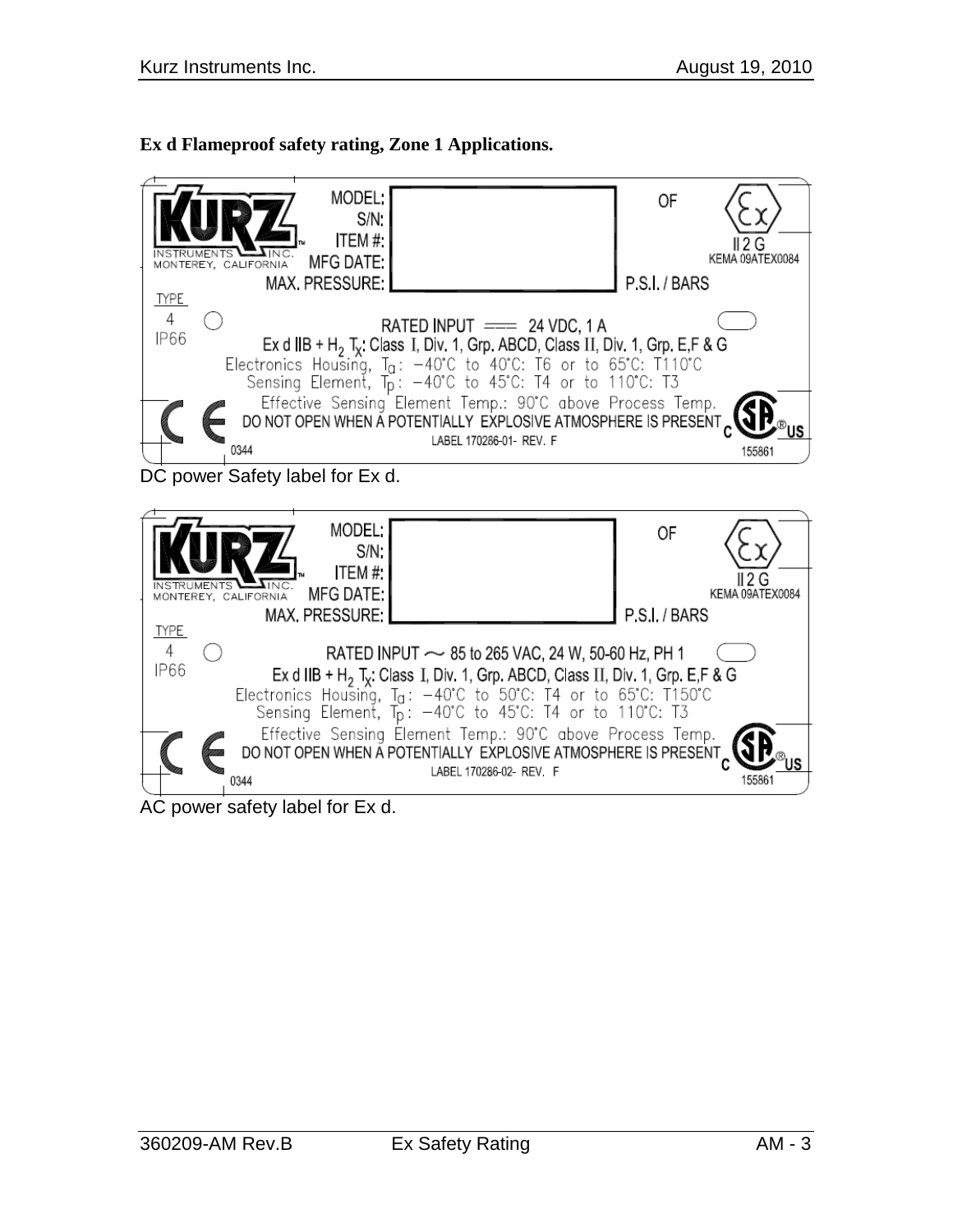**Ex d Sensor AIT**



Ex d application, Sensor AIT vs. **process temperature**.

**Ex d Electronics Enclosure AIT**



Ex d application, electronics enclosure AIT vs. **ambient temperature**.